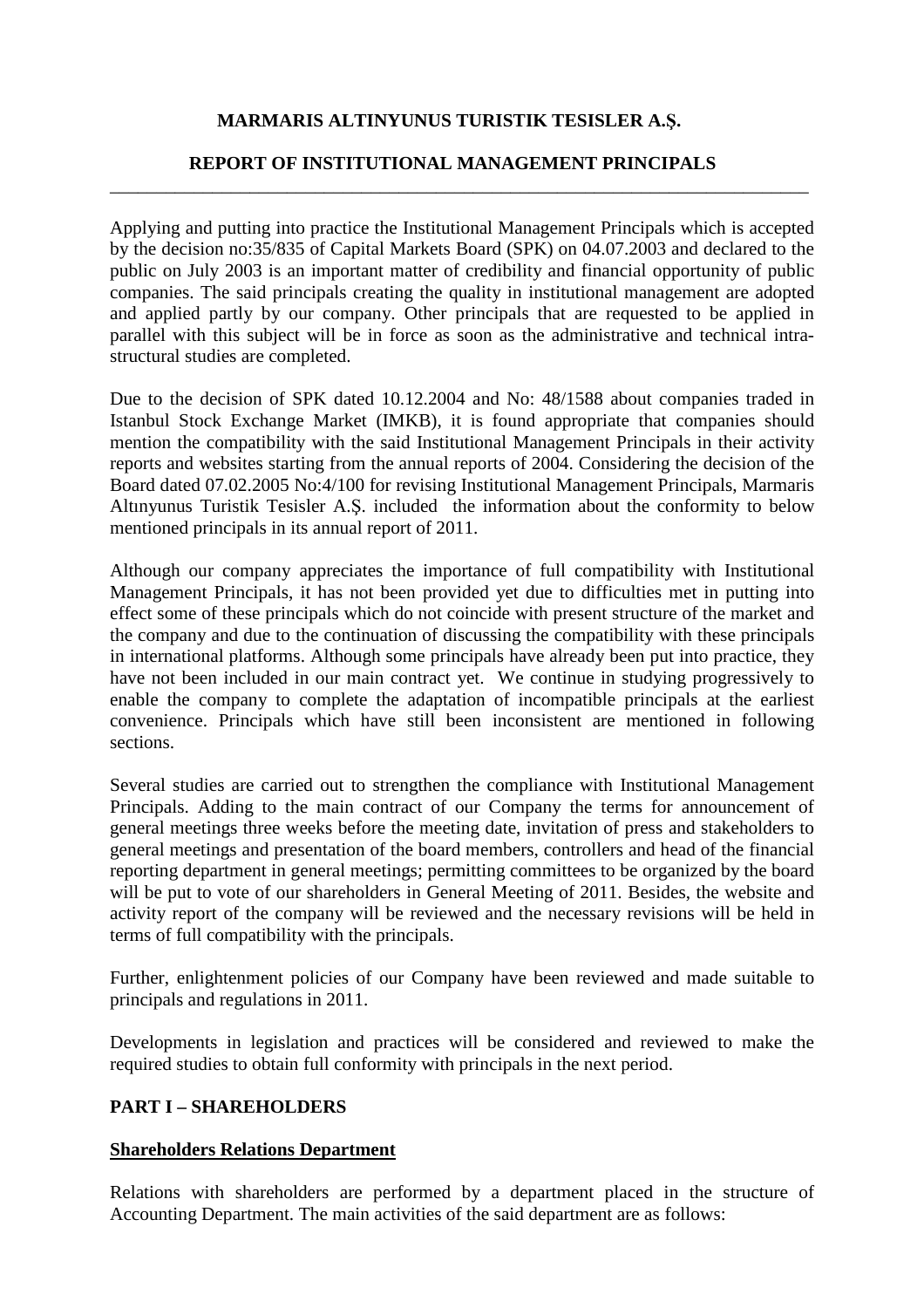- Presentation of the Company to individual and corporate investors; briefing of potential investors and shareholders,
- To satisfy demands of shareholders for getting information except confidential business knowledge of the company which has to be kept in secret without declared to public,
- To meet demands for getting information of undergraduates, graduate students and university professors doing research studies about our Company and business sector,
- To provide shareholders for keeping healthy and updated records at Central Registry Institution (MKK),
- To make general meetings of the Company in conformity with arrangements and terms of the main contract, to prepare documents needed by shareholders, to send the minutes to demanders.
- Taking into consider the circular of SPK Serial: VIII, No: 54, to advise the required explanations of special conditions to IMKB and SPK,
- To make preparations before general meeting, to prepare related documentation, to take preliminary permissions and to present for approval of general assembly for changes in the main contract conditions,
- To follow up changes in related legislation and Capital Market Law and to present these changes to attention of concerned departments.

Mr.Ercan Mekik is authorized as the Accounting Manager for the said department and he can be communicated by e-mail from the address of ercanm@divan.com.tr by telephone no: $+90$ (242) 248 68 00 to get information.

# **Using the Right of Getting Information by Shareholders**

There is no discrimination between shareholders for getting information and using of the right for making enquiry about Marmaris Altınyunus Tur.Tes. A.Ş.

To expand the rights of getting information, all kinds of updated information are presented by means of electronic media to shareholders that can be effective in using of these rights. Many kinds of information take place in website (www.mares.com.tr) of the Company including financial statements:

The request for appointing a private controller is not arranged as a personal right in our main contract. With respect to this, any request from shareholders has not been received. Besides, the Company activities have been audited periodically by Independent External Auditors determined by the General Board and by Legal Controllers periodically. Başaran Bağımsız Denetim ve Serbest Muhasebeci Mali Müşavirlik A.Ş. which has been appointed as the independent external audit company in the last meeting of the Board, is a member of Pricewaterhouse Coopers. Since this independent audit company gives service to our company for a period longer than 7 years, upon the offer of our committee which is responsible from auditing and upon the decision of the board of directors, Güney Bağımsız Denetim ve Serbest Muhasebeci Mali Müşavirlik Anonim Şirketi (A member firm of Ernst and Young Global Ltd) will be presented for its appointing as the new independent audit company of us in General Meeting of 2011.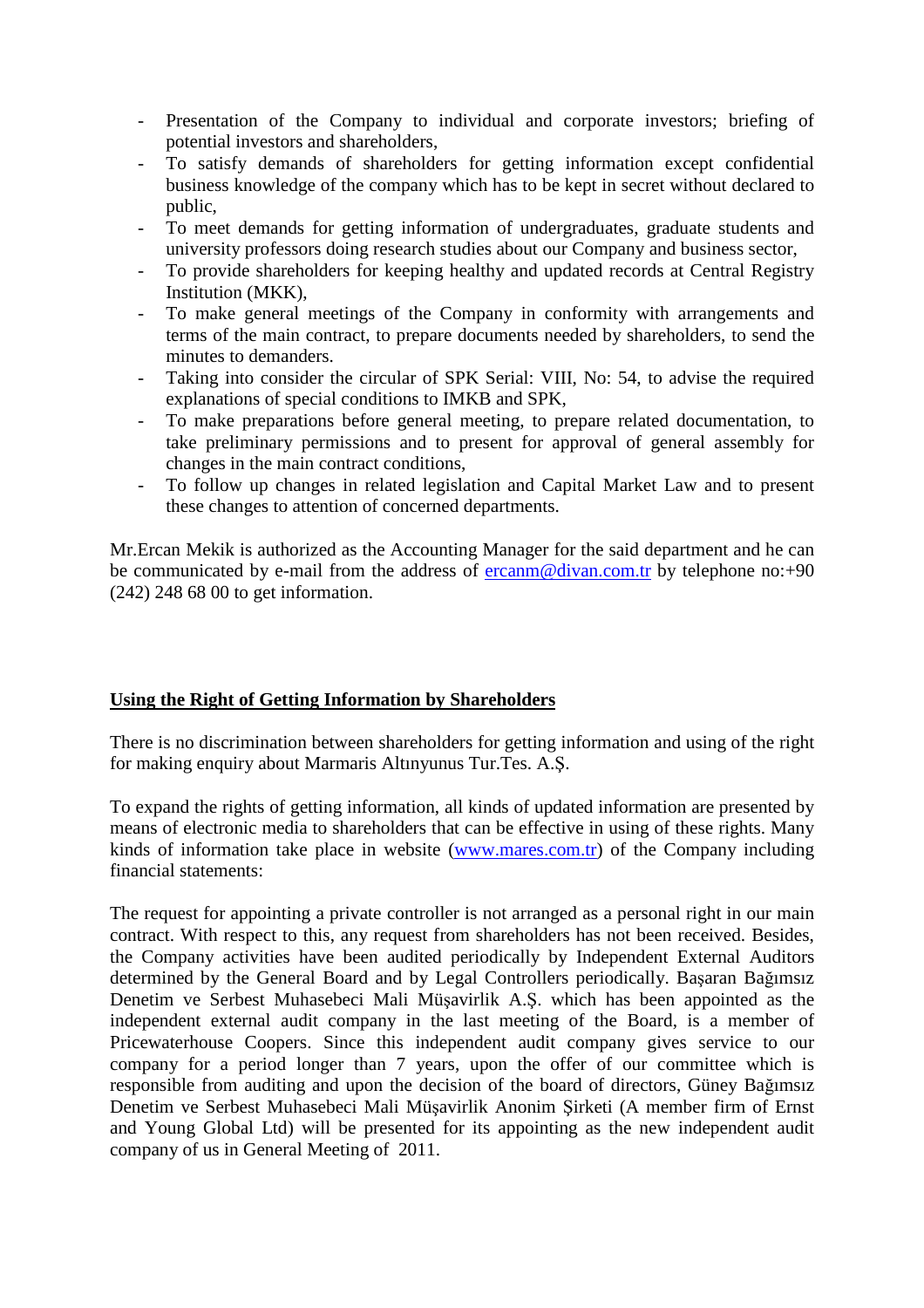# **The General Board Information:**

Ordinary General Meeting is held only at once in 2011 and attendance of the majority has been provided. Shareholders of the company are participated (individually or by giving power of attorney) in meetings. The quorum requirement is provided as 70.27% in the meeting dated 22.03.2011.

Invitation to General meeting is made by board of directors according to Turkish Trade Act (TTK), Capital Market Act and Main Contract Articles of the Company. As soon as the Board of Directors has decided to make a General Meeting, it is declared to IMKB and SPK to inform public opinion.

Besides, we pay attention to publish in a daily Turkish newspaper published nationwide and in a local newspaper, the place and agenda of the General Meeting, outlines of changes, if any, in the main contract articles and a sample of power of attorney at least 21 days before the meeting. It is indicated in these newspaper announcements where to find and examine financial reports of the related period which are audited independently.

Every shareholder who wants to speak during the meeting, can express his/her opinion about the company activities, can demand information by asking questions and receives the answers. Our General meeting is held under the supervision of Ministry of Industry and Trade Commissary.

Offers made by shareholders coinciding with long term objectives of the company have been taken into consider in the General Meeting of 2011.

General Meeting is held in the city center to make easier and increase the number of participants.

It is possible to reach by years, all meeting minutes and list of participants over the head quarter of our Company or they can be achieved at Marmaris Trade Registry Office or in the Archives of the Turkish Trade Registry Gazette. Besides the meeting minutes of the last two years can be reached through the related ''pdf'' files over our website.

Although permission of the General Board is not required for selling, buying, renting of significant amounts of properties, splitting is subject to permission. Our investors have been informed about such important operations by giving explanations for these private situations occurred in 2011.

# **Voting Rights and Minority Rights**

Any privilege for using of voting rights is not within the scope of our Main Contract. There is no juridical person, being our subsidiary, among our partners. Every shareowner has the opportunity of using his/her right to vote in an easiest and optimum way including crossborder.

# **Dividend Policy and Distribution Period**

The dividend policy of our company is subject to execution due to  $14<sup>th</sup>$  article of the Main Contract about ''Distribution of Profit''. Distributable profit is calculated due to the circulars of SPK and by considering the long term strategies, investment, financial plans and profitability of the Company, the amount of dividends to be distributed is determined by the General Board not being less than the rate stated in the circular Serial IV No: 27 of SPK and it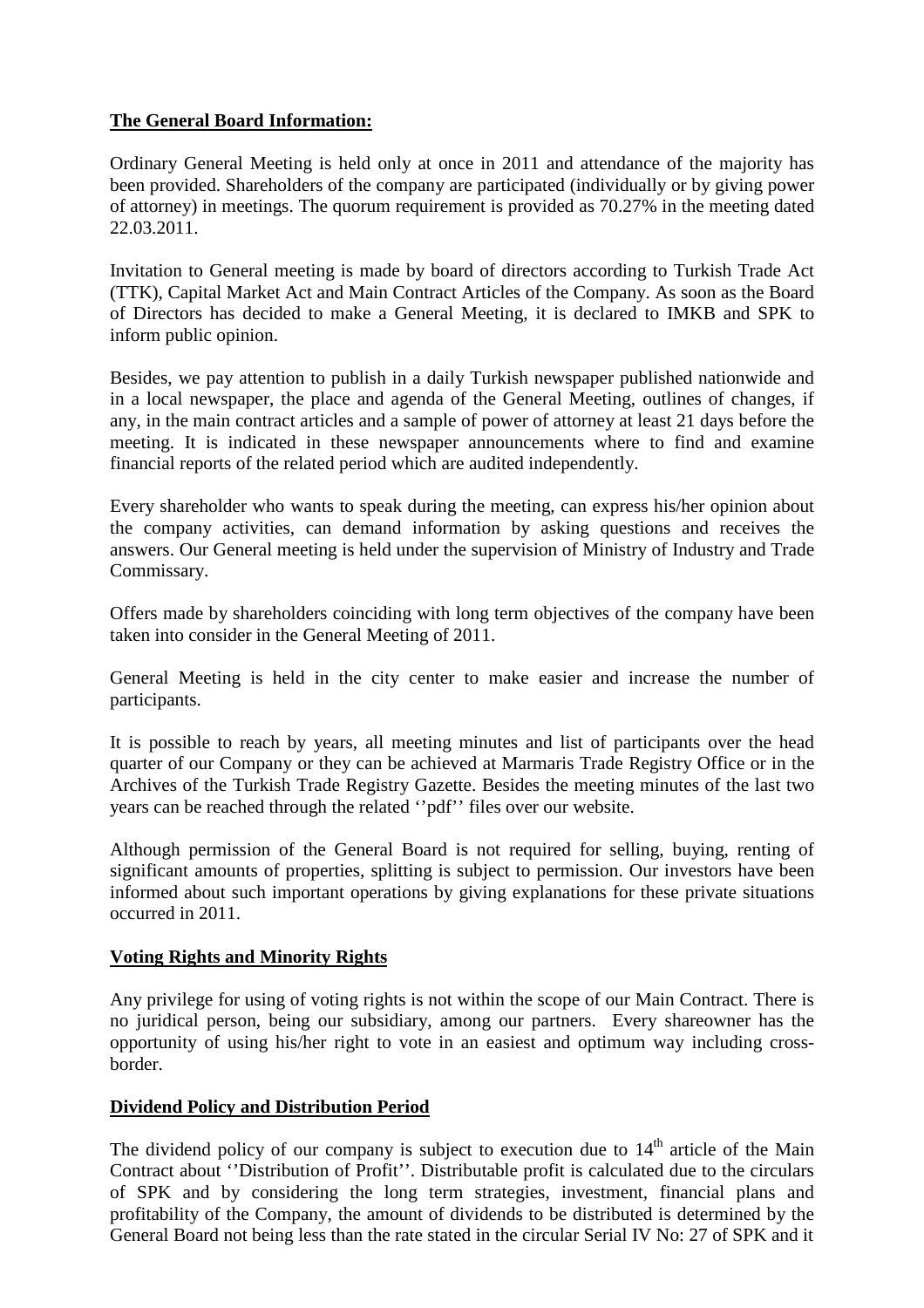depends upon the decision of General Board to distribute the dividends in cash or bonus share at a certain rate.

There is no privilege included in our main Contract in participating to Company profits.

### **Transfer of Shares:**

Obstructive articles to avoid transfer of shares freely by their owners are not included in our Main Contract.

# **PART II – ENLIGHTENMENT OF PUBLIC AND THE POLICY OF TRANSPARENCY**

### **Enlightenment Policy of the Company**

In our Company, all information legally needed to be announced or seemed necessary to be given to public by the department in charge (Accounting Department), are declared to public regularly.

### **Explanations of Special Cases**

Our Company explained 8 special cases during the year. One of these is requested by IMKB because of some articles published in newspapers about us. We do not need to make statements of special cases except to SPK and IMKB for the reason that our Company has not been quoted at overseas capital markets. As the statements for special cases have been made within the legal period by us, SPK did not apply any sanctions on our Company.

### **Company Website And Its Contents**

Our Company publishes in its official website www.mares.com.tr the financial Statements in Turkish which are presented to SPK in order to be in a continuous contact with shareholders and to carry on the relation with investors effectively.

- Trade registry data
- Partnership of the Company
- Information about board members and top management of the Company.
- Main contract of the Company
- Activity reports
- Explaining the special cases
- Compatibility report for Institutional Management
- General Board meeting minutes and list of the participants
- Sample of power of attorney
- Financial statements and Independent Audit Reports
- Agenda of General Board
- Newspaper announcements
- Other announcements

# **Announcing of Real Person Ultimate Controlling Shareholder/Shareholders**

Koç Family is the Ultimate Controlling Shareholders of our Company, which is one of the sister companies in the Koç Group.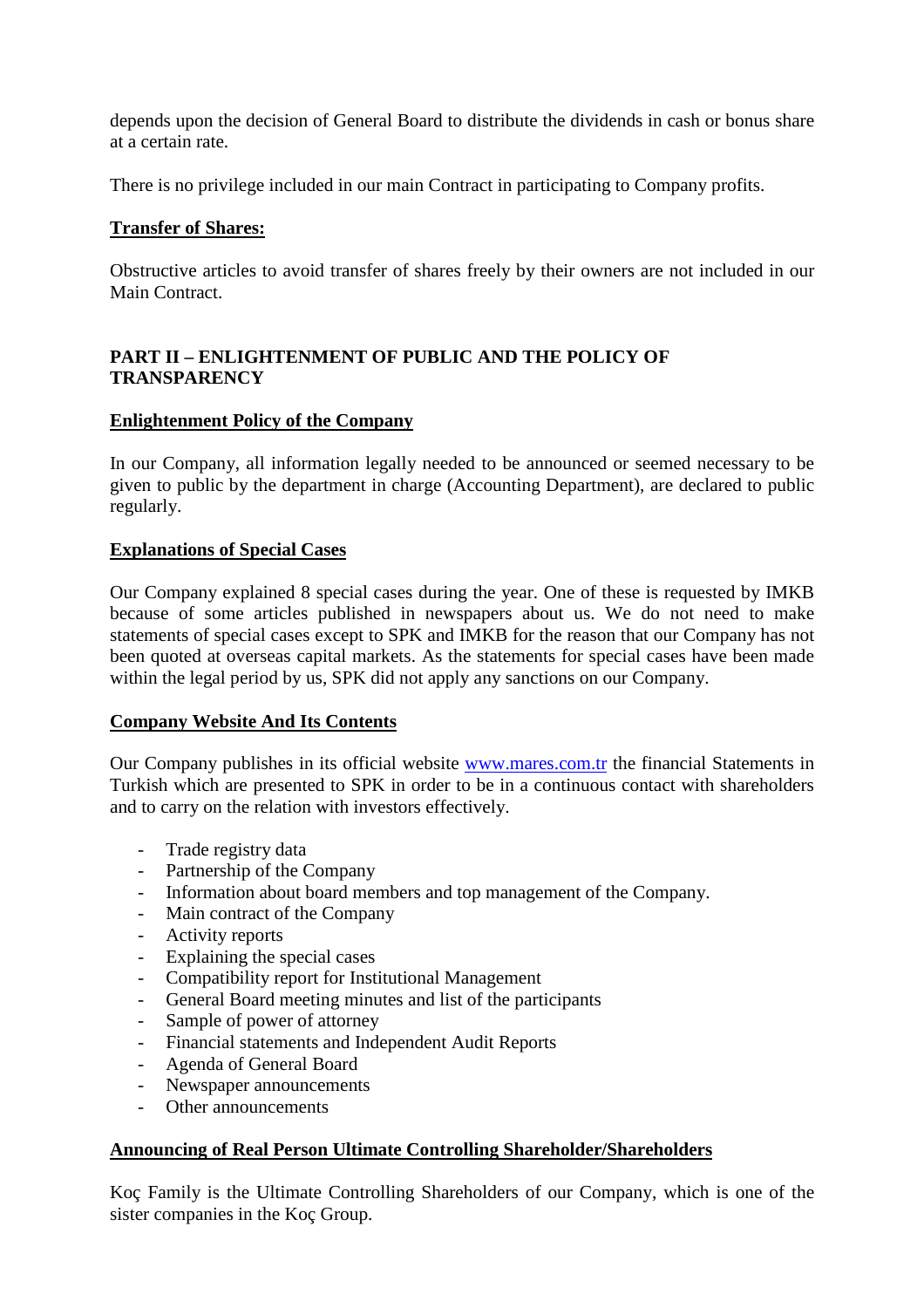### **Exposing Insiders**

Employees of the company must be very careful about rules for using the inner information for the reason that it is very important for the Company to hold the balance between transparency and protection of the company benefits.

The information belonging to Company and learnt by work and not desired to be learnt by other people than the related personnel and which is considered as confidential business information is accepted as ''Company Information''. All employees should protect and make use of the Company Information directly or indirectly during and after the term of employment.

None of the Marmaris Altınyunus Turistik Tesisler A.Ş. employees can profit from buying or selling the shares of Marmaris Altınyunus Turistik tesisler A.Ş and/or other companies of Koç group because of the inner information got by these employees during their work.

The top manages who can reach information which has effect on the value of capital market instruments of the Company and who has the power of making administrative decisions are defined as our Board of Directors.

Persons whose names are mentioned in the list of ''those who can reach inner information'' and have administrative responsibilities as of the report date are written below. The detail list of others than the below written names who can also reach inner information has been kept by the company in updated form:

| President      |
|----------------|
| Vice president |
| Board member   |
| Board member   |
| Board member   |
| Board member   |
|                |
| Controller     |
| Controller     |
|                |

# **PART III- SHAREHOLDERS**

### **Informing the Shareholders**

Stakeholders related with the Company are time to time invited to meetings or informed by telecommunication instruments in subjects with regard to them.

Although a special mechanism is not present for stakeholders to take place in management of the company, their opinions and offers forwarded to the related departments are taken into consider as long as they fit to our long term goals.

### **Human Resources Policy**

The measures for recruitment and promotion systems of the company are notified in written within the content of human resources policy of the company. The goal of our human resources process is to develop the competence of our human resources continuously and to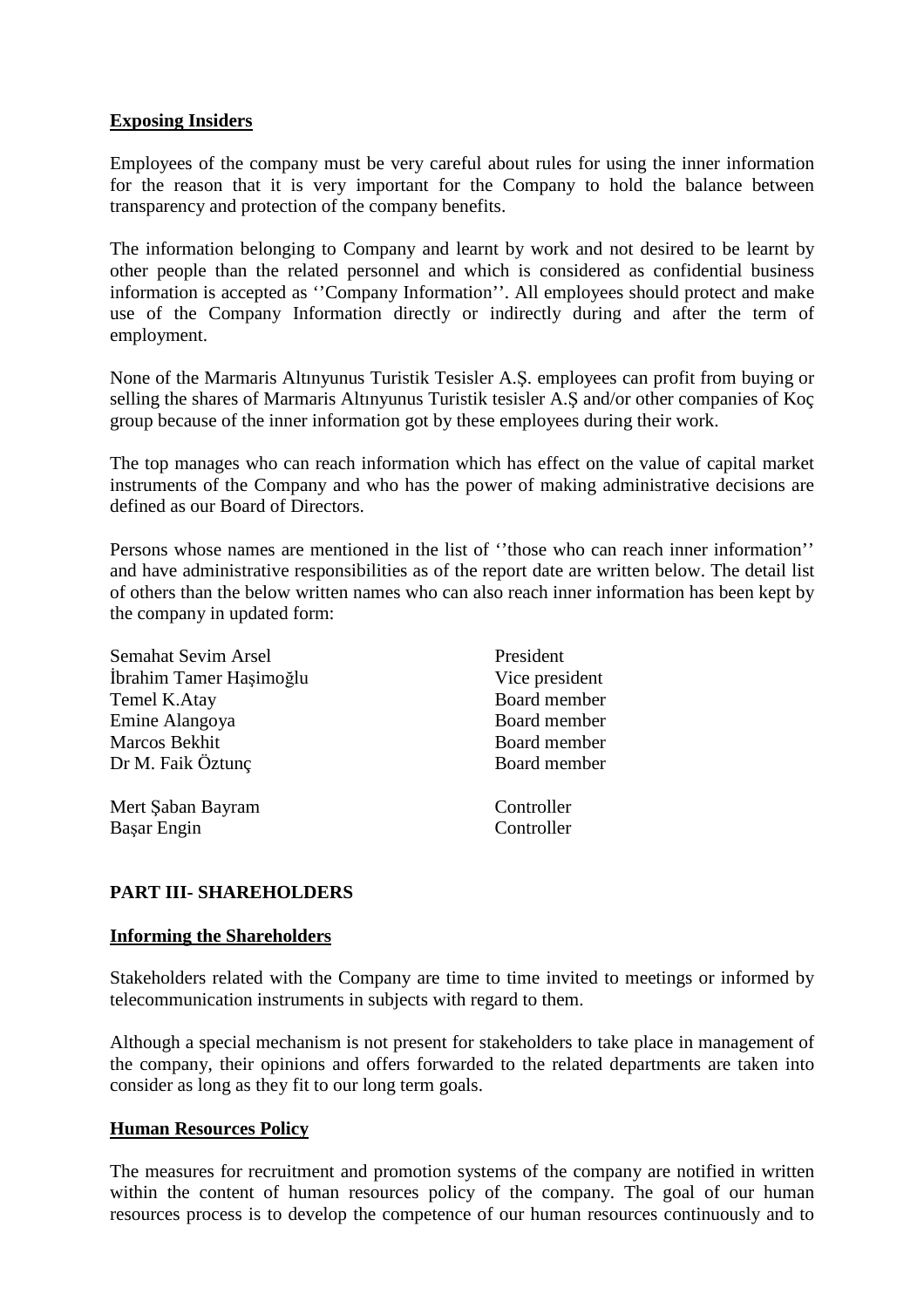protect our superiority in the environment of global competition by abiding the following principals:

- To recruit the employee who can carry out the company into the future,
- To constitute fair wage policies,
- To evaluate personal performance,
- To promote / appreciate the successful personnel,
- To give training to the employee in the direction of company goals and necessities,

In this respect, the process of human resources system is identified by written procedures and these procedures are announced to all employees.

Kamil Durmak is in charge of carrying out the relations with employees in our human resources department.

The human resources department has not received any complaint in this year about employment discrimination.

### **Information About Clients And Suppliers**

Customer satisfaction is our primary goal. In this respect, customer satisfaction is continuously followed and reported.

#### **Social Responsibility**

Our company behaves environmentally conscious in its activities and during this term, no action is taken against our company for damaging the environment.

Our activities, carried out within the scope of social responsibility during the year, can be summarized as performing of necessities arising from holding a blue flag.

### **PART IV- BOARD OF DIRECTORS**

### **Structure and Composition of the Board**

There is no discrimination between executive and non-executive members of the board in our company. The board of directors is composed of six members and it is indicated in our main contract that general manager of the company can also be chosen as a member of the board. Following the meetings of the general board in which the board of directors are appointed, assignment of duties, president and vice president of the company are determined. In case of any board membership discharge within the period,  $315<sup>th</sup>$  Article of the Turkish Trade Act (TTK) is applied.

It is necessary to take the approval of General Board within the context of  $334<sup>th</sup>$  and  $335<sup>th</sup>$ articles of TTK for president and board members to deal personally or on behalf of other parties with jobs related with the business subject of the company.

### **Qualifications of Board members**

Qualifications of board members are not indicated in the main contract however, the qualifications of our present members are suitable for the company principals.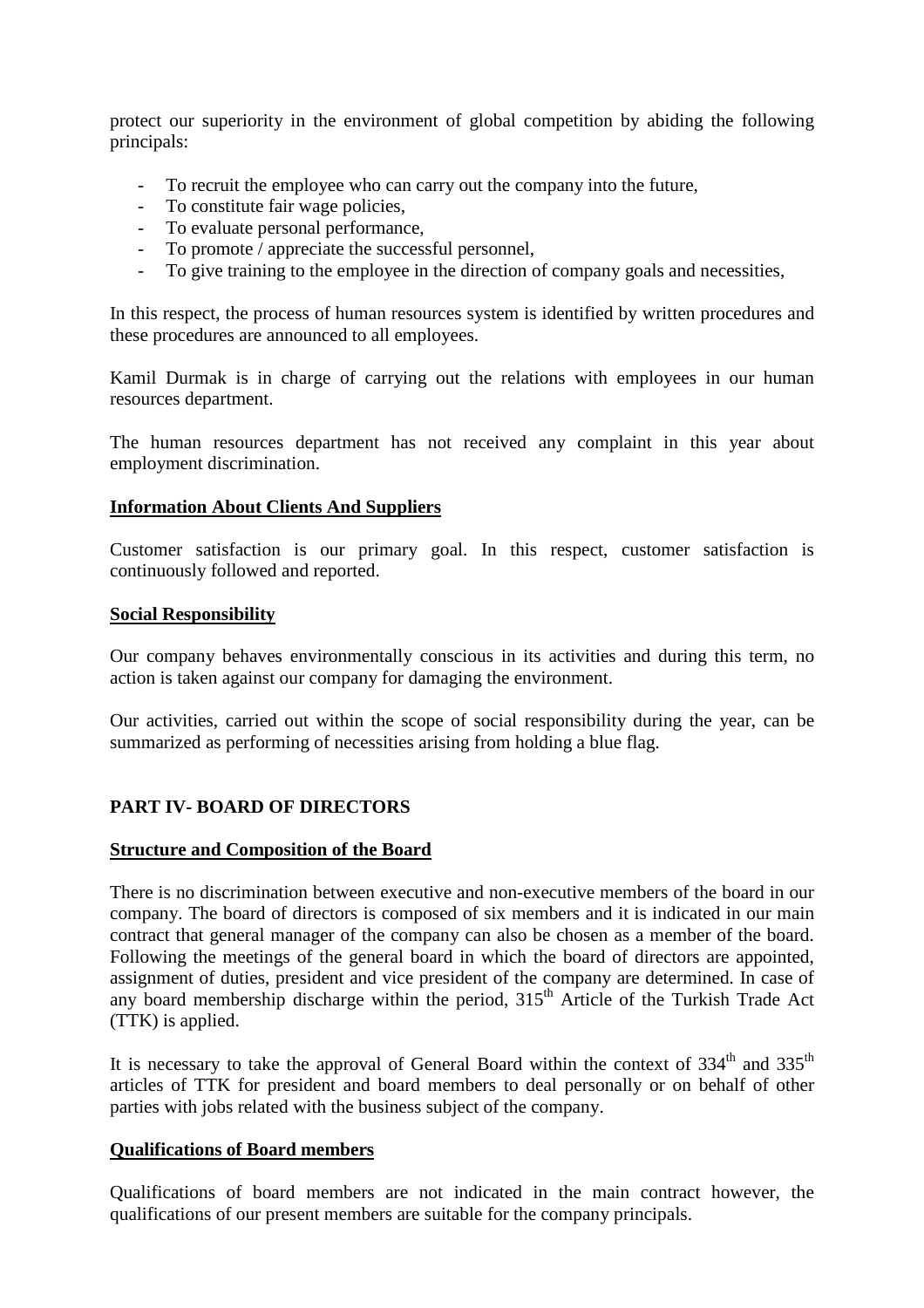# **Mission, Vision and Strategic Objectives of the Company**

Mission, vision and values of our Company have been set up, published and preserved updated by revising them in the direction of ongoing developments in the company. Values concerning our mission and vision which are determined by our top management and approved by the board of directors are located on our website. Studies of departments for setting up and application of strategic goals are also presented to the board of directors by the top management and followed-up. The board of directors compares next year objectives and takes decisions in the direction of reviewing annual activities and evaluating past years performance.

### **Power and Liabilities of Board of Directors and Managers**

Power and liabilities of the board members are identified clearly in the main contract of the company. Authorizations are defined in signature circulars of the company in detail.

### **Principals in Activities of Board of Directors**

The subject titles and agendas concerning decisions of the board are prepared periodically or due to the arising requirements. Number of meetings can be changed according to arising requirements. Invitation to the meetings and participation basically depends on requirements of the company jobs and board of directors comes together accordingly. A special secretariat has not been established to arrange correspondence and therefore, preparing, writing and following-up the agendas concerning the board decisions are being made by a section in Accounting Management Department. Meeting decisions are subject to annotations in case of appearance of any objection in voting of decisions. Explanations and questions are handled, if any, while taking decisions. Signatures of three board members are sufficient to take decisions and in this case weighted vote and/or veto right are not in question.

### **Taking Actions With the Company and Prohibition of Competition**

It is necessary to take the approval of General Board within the content of  $334<sup>th</sup>$  and  $335<sup>th</sup>$ articles of Turkish Trade Act (TTK) for president and board members to deal personally or on behalf of other parties with jobs related to business subject of the company.

### **Codes of Conduct**

As the preparation and publishing of ethic codes have not been completed in our Company yet, our studies on this subject continues.

### **Number of Committees Established by the Board of Directors, Their Structure and Independency**

''A Surveillance Committee'' is established being liable for the board of directors to carry on their tasks and responsibilities duly.

The committee is composed of the below mentioned persons: